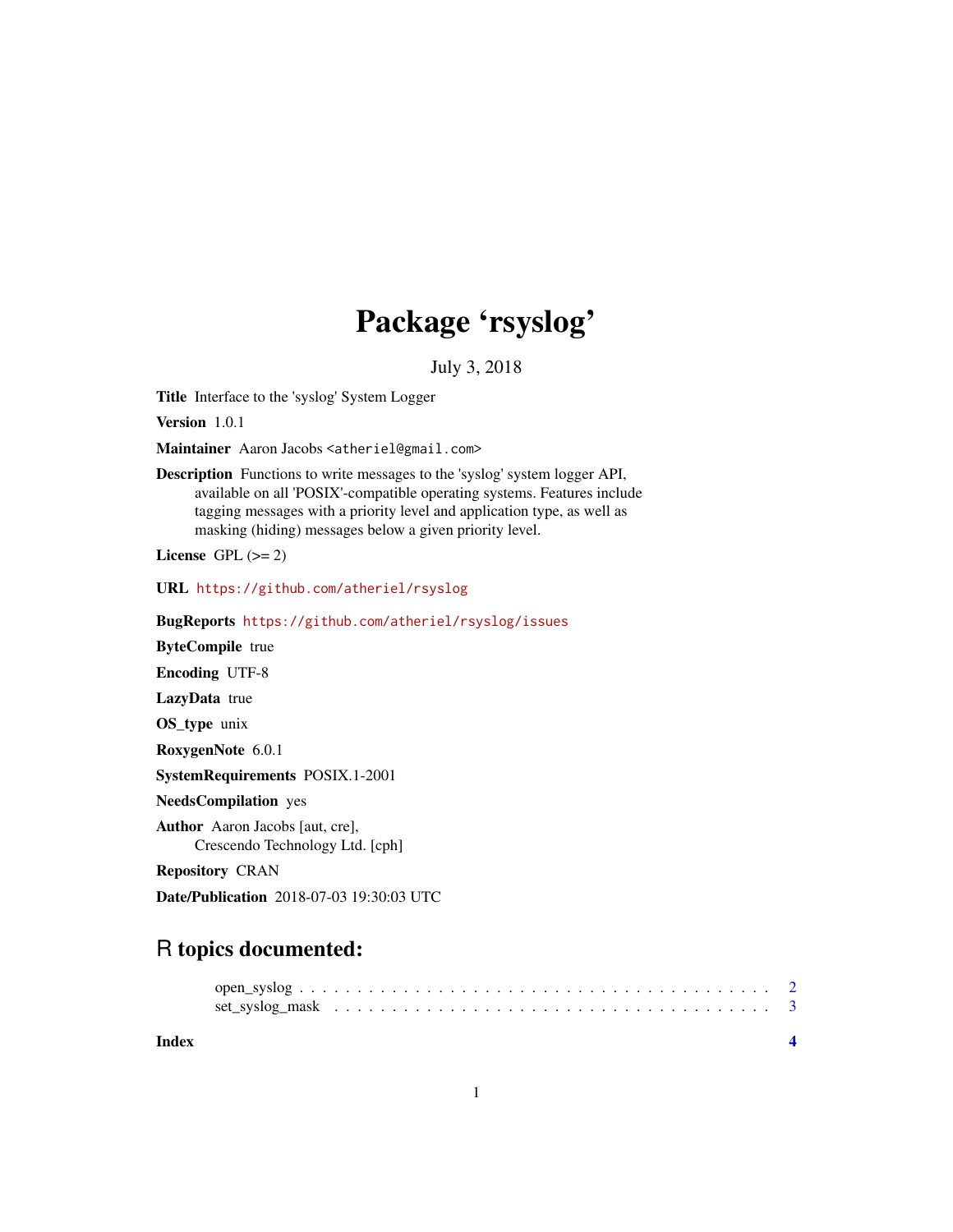<span id="page-1-0"></span>

#### Description

Write messages to the system log via the POSIX syslog interface. Since this is a thin wrapper around that interface, you may also want to take a look at [its documentation.](man7.org/linux/man-pages/man3/syslog.3.html) Note that neither open\_syslog() nor close\_syslog() is actually required, but using them is good practice.

#### Usage

```
open_syslog(identifier, open_immediately = FALSE, include_pid = FALSE,
  fallback_to_console = FALSE, echo = FALSE, facility = NULL)
syslog(message, level = "INFO", facility = NULL)
close_syslog()
```
#### Arguments

| identifier          | A string identifying the application.                                                                                                                                                                                                                       |  |  |  |  |  |  |  |
|---------------------|-------------------------------------------------------------------------------------------------------------------------------------------------------------------------------------------------------------------------------------------------------------|--|--|--|--|--|--|--|
| open_immediately    |                                                                                                                                                                                                                                                             |  |  |  |  |  |  |  |
|                     | When TRUE, the connection will be opened immediately (equivalent to using<br>LOG_NDELAY). Otherwise it will be opened when the first message is written to<br>the log (equivalent to using LOG_ODELAY).                                                     |  |  |  |  |  |  |  |
| include_pid         | When TRUE, include the process ID in the log message. Equivalent to using<br>LOG_PID.                                                                                                                                                                       |  |  |  |  |  |  |  |
| fallback_to_console |                                                                                                                                                                                                                                                             |  |  |  |  |  |  |  |
|                     | Write to the system console (e.g. /dev/console) if there is an error while send-<br>ing to the system logger. Equivalent to using LOG_CONS.                                                                                                                 |  |  |  |  |  |  |  |
| echo                | Also log the message to standard error. Equivalent to using LOG_PERROR. Note<br>that this is not actually part of the POSIX specification, and may not be available<br>on your platform. If that is the case, setting this to TRUE will generate a warning. |  |  |  |  |  |  |  |
| facility            | The type of program doing the logging, according to the guidelines in RFC 5424.<br>Generally one of "USER" or "LOCAL0" through "LOCAL7". When this is NULL,<br>fall back on the default.                                                                    |  |  |  |  |  |  |  |
| message             | The message to write to the system log.                                                                                                                                                                                                                     |  |  |  |  |  |  |  |
| level               | The priority level of the message. One of "DEBUG", "INFO", "NOTICE", "WARNING",<br>"ERR", "CRITICAL", "ALERT", or "EMERGE" $-$ in that order of priority. See RFC<br>5424 for the basis of this schema.                                                     |  |  |  |  |  |  |  |

#### Examples

## Not run: open\_syslog("my\_script")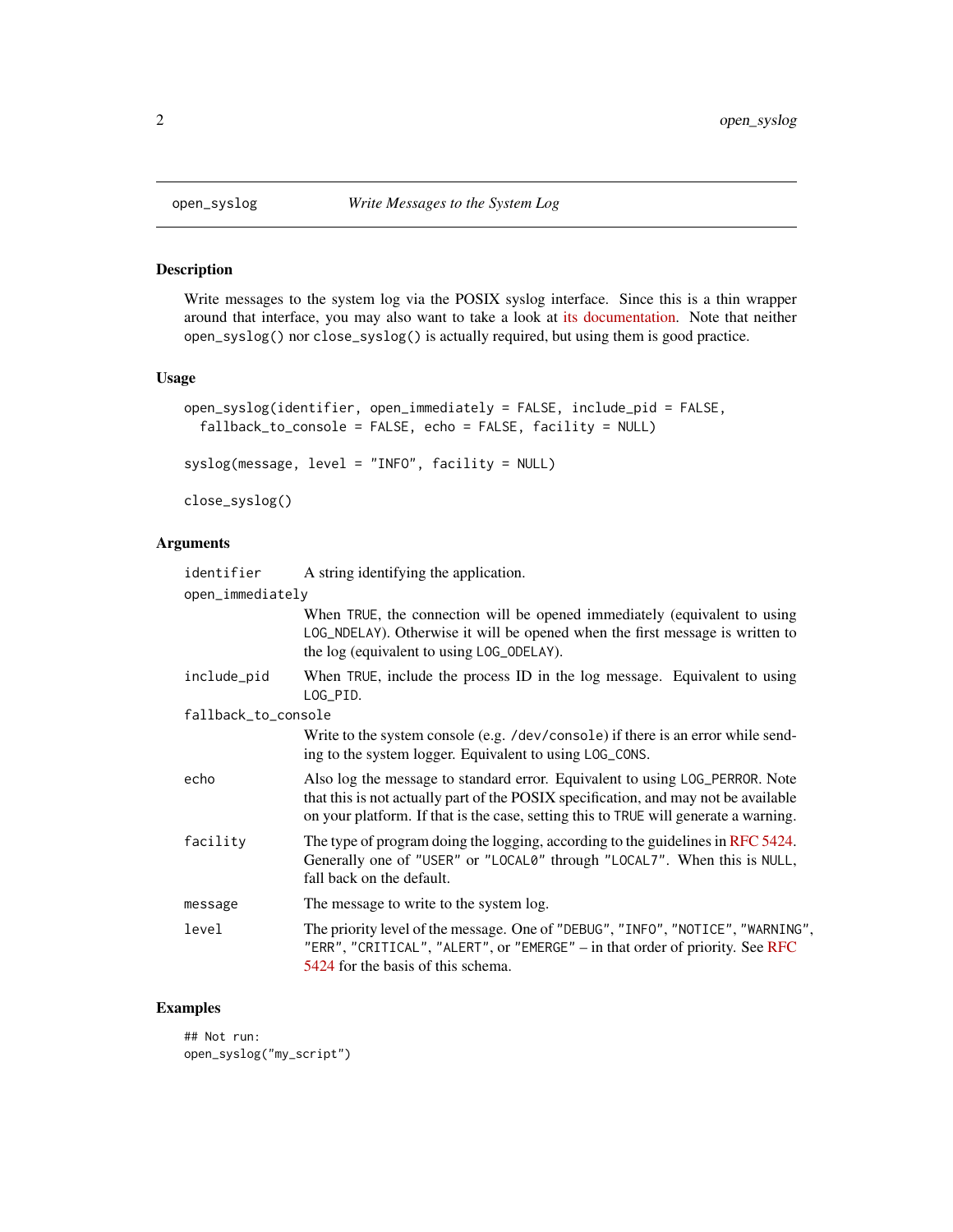#### <span id="page-2-0"></span>set\_syslog\_mask 3

```
syslog("Running script.", level = "INFO")
syslog("Possible issue.", level = "WARNING")
close_syslog()
# Opening the syslog is not strictly necessary. You can
# simply write a message and it will open the log with the
# process name (likely "R") as the default.
syslog("Hello from R!", level = "WARNING")
close_syslog()
## End(Not run)
```
set\_syslog\_mask *Set the System Log Priority Mask*

#### Description

set\_syslog\_mask can be used to prevent messages below a priority level from being written to the system log.

#### Usage

```
set_syslog_mask(level)
```
#### Arguments

level Mask (hide) messages below this priority level. One of "DEBUG", "INFO", "NOTICE", "WARNING", "ERR", "CRITICAL", or "ALERT" – in that order of priority. See [RFC](https://tools.ietf.org/html/rfc5424#page-11) [5424](https://tools.ietf.org/html/rfc5424#page-11) for the basis of this schema.

#### Examples

```
## Not run:
open_syslog("my_script")
syslog("This message is visible.", level = "INFO")
set_syslog_mask("WARNING")
syslog("No longer visible.", level = "INFO")
syslog("Still visible.", level = "WARNING")
close_syslog()
```
## End(Not run)